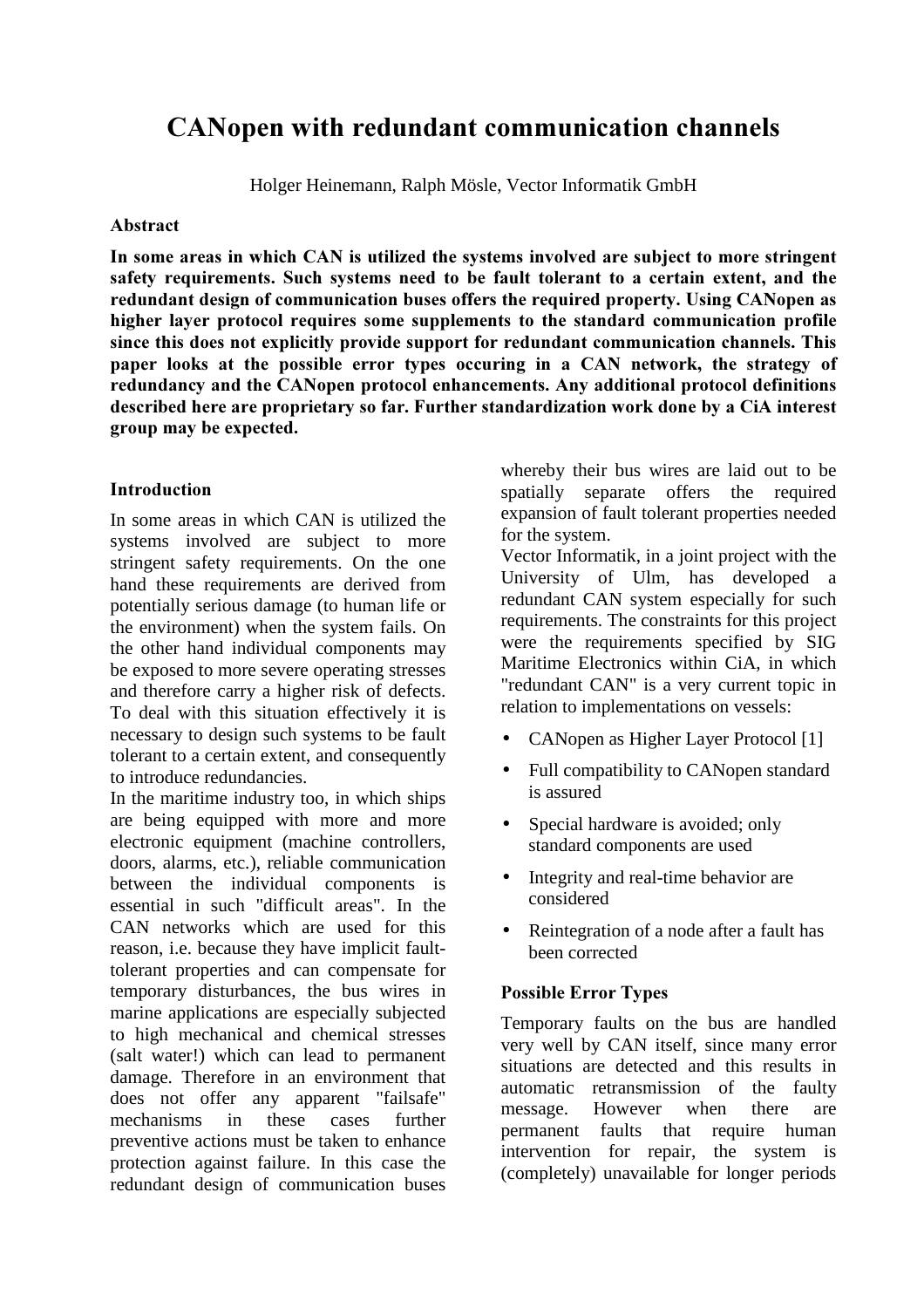of time, which may have serious consequences. Some of these permanent faults may indeed permit a continuation of communications, but the signal-to-noise ratio is significantly impaired. This makes communications more susceptible e.g. to electromagnetic disturbances and more errors occur during communication resulting in more error frames and message repetitions, and this has a negative influence on system time behavior. However, in the case of a complete wire break system-wide communication is no longer possible. In such situations only an available redundant CAN channel can assure the preservation of data interchange. The redundant CAN is designed to protect a system against the bus faults defined in ISO 11519-2 [2] shown in Figure 1.



Figure 1: ISO 11519-2 bus faults

## Hardware

To keep costs as low as possible and permit the use of various types of hardware, only standard components should be implemented. Handling of the buses would

occur in the software of the nodes. Such a system has two completely separate CAN buses, whereby the individual nodes each have two CAN controllers and transceivers. There is no need to rely on special features of the specific hardware, since timeouts can be parameterized to detect communication problems on the bus. This achieves independence from the underlying hardware, instead relying directly on the CAN driver.

## Strategy

Because continuous checking of both CAN buses for their availability is required, and there are tight time constraints which only permit short delays, it is not possible to implement a Cold Standby concept [4]. This conclusion is reached based on values specified in various certification rules, which prescribes a maximum failure time of 2 seconds specifically for maritime applications.

A strict Hot Standby variant on the other hand introduces new problems: Proper sequencing of the twice transmitted messages requires sequence numbers, which are associated with an expensive administrative mechanism (implementation expense). Furthermore, these sequence numbers would have to be coded in the individual messages, and the CANopen protocol does not provide any leeway for such coding.

Therefore, a Warm Standby concept was implemented which communicates regularly over both buses, but does not transmit any messages twice, with the exception of the network management commands (NMT). This is achieved by allocating the various communication objects to the available physical buses shown in Figure 2.

Even if practical possible, this design will not provide routing functionality to act a module as a router between two partly damaged CAN busses, since there is no network layer defined in the CAN reference model [3].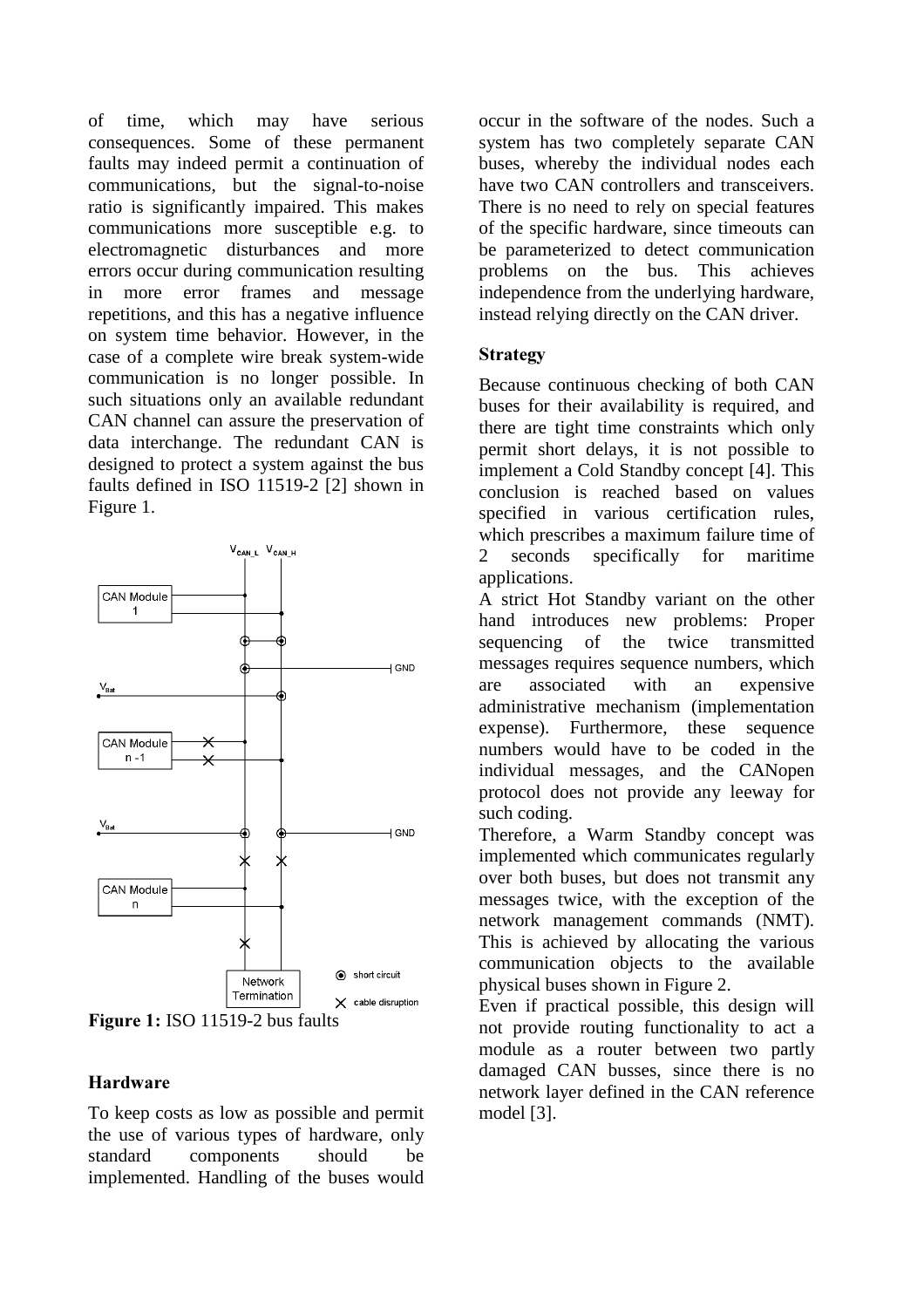

**Figure 2:** default channel allocation

Regular monitoring of the communication capability of a Slave on the two buses is performed by Node Guarding (or Heartbeat), whereby this mechanism is performed in alternation between the two channels and the system therefore discovers any occurring faults within a clearly defined time period.

The detection of a fault on one of the buses is not based on the evaluation of various status information of the CAN controller, rather it is achieved independent of this information by means of separate timeouts. An individual timeout can be assigned to each communication object, and the timeout is adapted to the priority or cyclic period of the specific message. A certain degree of flexibility is achieved by this method, whereby a communication problem does not necessarily imply a fault of the CAN hardware, rather it might also be caused by the delay of a (low priority) message due to high bus load and arbitration losses. In such a situation a type of load distribution is conceivable, whereby care must be taken to only generate the designed base load on one bus, since in the event of failure of one CAN bus the entire communication definitely only has one bus available. Otherwise the system tolerates temporary disturbances on the transmission medium within the framework of the specific timeout and utilizes the protection mechanisms of the CAN protocol (transparent) in this way.

When a timeout elapses a Slave reacts autonomously by deactivating the responsible bus and shifting its entire communications to the remaining bus which is indicated to the system by transmission of an emergency message (EMCY). If it involves a local disturbance of a Slave (e.g. loose contact in the connector) the remaining nodes might remain unaffected by this under some circumstances (no Slave-Slave communications) and only the Master would need to change its configuration for this Slave. Otherwise, the Master would perform a suitable reconfiguration of the indirectly affected nodes.

Also contributing to the flexibility of the system is the individual configurability of the Slaves which includes their utilization of the buses and the distribution of individual message types to these buses. Expansion of the object dictionary and new NMT commands and error codes permit the configuration, control and diagnosis of the buses.

Another feature is the checking and subsequent reintegration of a CAN channel that failed for one or more Slaves. This could be performed by having a node that only communicates over one bus periodically check the other bus by attempting to transmit a special message; if successful the Master would restore it to its regular operational state.

# **Protocol Expansions**

The expansion of the object dictionary involves the following entries that can be accessed by the service data object (SDO):

- Transmit Table: Allocations of individual transmit messages (Communication Objects) to the CAN channels
- Timeout Error: Acquires elapsed timeout of transmit message groups
- Timeout Reload Values: Configurable timeout values for individual transmit messages
- Switchover: Activate switchover to one bus when timeout has elapsed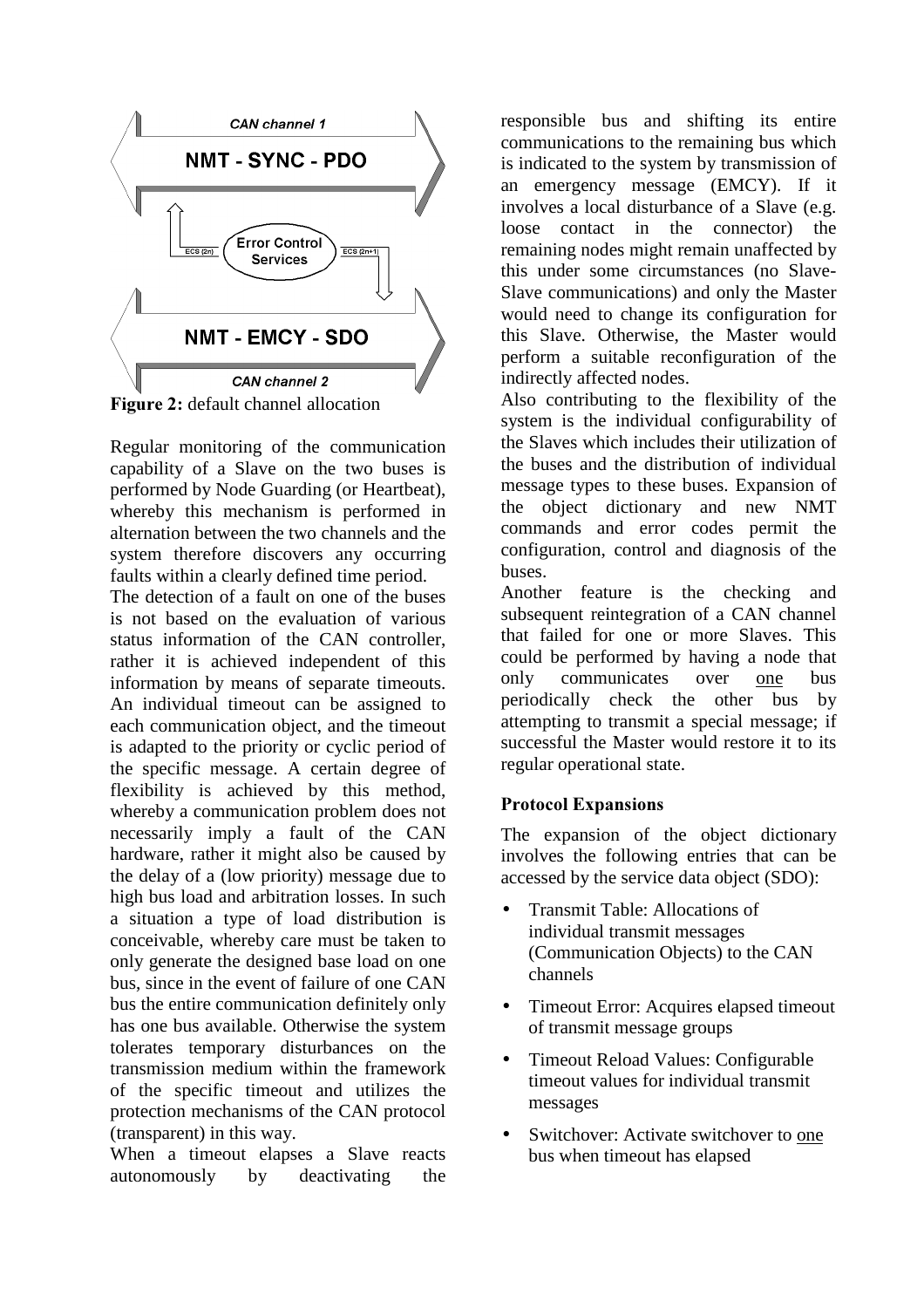• Check CAN: Activate periodic check of the second CAN channel after switchover

The NMT Master can also control - with supplemental NMT commands - the utilization of the available buses, whereby each Slave would report any status change that occurs by means of an EMCY message, thereby informing the system of its status.

# **Object Dictionary Entries**

## Object 5000h: SDO Server Timeout

The SDO server timeout defines the current and the default communication channel as well as the timeout value for the SDO response message. If the timeout value is 0 the corresponding entry is not used. The timeout has to be a multiple of 1ms. Valid channel numbers are 1 (first channel), 2 (second channel) and 0 (alternation between the two channels). Each entry is linked to the dedicated SDO server parameter (Objects 1200h-127Fh).

| <b>Bits</b> | $31 - 24$ | $23 - 16$ | $15-0$        |
|-------------|-----------|-----------|---------------|
| Value       | current   | default   | timeout       |
|             | channel   | ∣ channel |               |
| Encoding    | UNS.8     | UNS.8     | <b>UNS.16</b> |

Figure 4: Structure of the Timeout Configuration Entry

## OBJECT DESCRIPTION

| $\sim$ 200 $\sim$ 400 $\sim$ 400 $\sim$ 400 $\sim$ 400 $\sim$ |                    |
|---------------------------------------------------------------|--------------------|
| <b>INDEX</b>                                                  | 5000h              |
| Name                                                          | SDO server timeout |
| <b>Object Code</b>                                            | ARRAY              |
| Data Type                                                     | UNSIGNED32         |
| Category                                                      | Mandatory          |

#### ENTRY DESCRIPTION

| Sub-Index             | 0h                |
|-----------------------|-------------------|
| Description           | number of entries |
| <b>Entry Category</b> | Mandatory         |
| Access                | ro                |
| <b>PDO</b> Mapping    | N <sub>0</sub>    |
| <b>Value Range</b>    | 1.128             |
| Default Value         | Nο                |

| Sub-Index             | $1h - 80h$            |
|-----------------------|-----------------------|
| Description           | timeout configuration |
| <b>Entry Category</b> | Conditional;          |
|                       | Mandatory for each    |
|                       | supported server      |
|                       | <b>SDO</b>            |
| Access                | rw                    |
| <b>PDO</b> Mapping    | N <sub>0</sub>        |
| Value Range           | UNSIGNED32            |
|                       | (see Figure 4)        |
| Default Value         | $\rm N_O$             |

# Object 5001h: SDO Client Timeout

The SDO client timeout defines the current and the default communication channel as well as the timeout value for the SDO request message. Each entry is linked to the dedicated SDO client parameter (Objects 1280h-12FFh).

## OBJECT DESCRIPTION

| <b>INDEX</b>       | 5001h                     |
|--------------------|---------------------------|
| Name               | SDO client timeout        |
| <b>Object Code</b> | ARRAY                     |
| Data Type          | UNSIGNED32                |
| Category           | Conditional; Mandatory if |
|                    | client SDOs supported     |

#### ENTRY DESCRIPTION

| Sub-Index             | 0h                |
|-----------------------|-------------------|
| Description           | number of entries |
| <b>Entry Category</b> | Mandatory         |
| Access                | ro                |
| <b>PDO</b> Mapping    | N <sub>o</sub>    |
| <b>Value Range</b>    | 1.128             |
| Default Value         | N٥                |

| $1h - 80h$            |
|-----------------------|
| timeout configuration |
| Conditional;          |
| Mandatory for each    |
| supported client SDO  |
| rw                    |
| N <sub>0</sub>        |
| UNSIGNED32            |
| (see Figure 4)        |
| Nο                    |
|                       |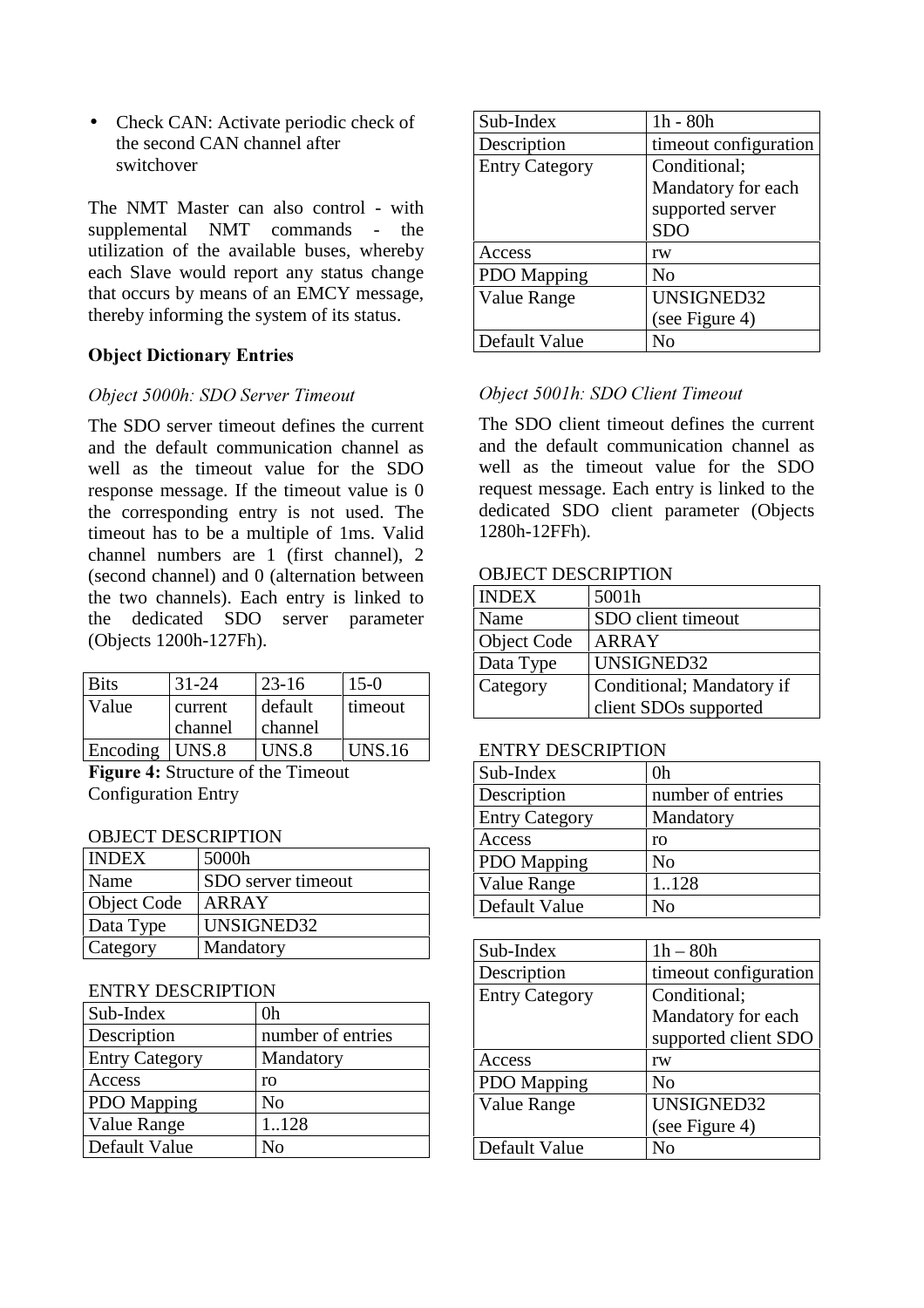## Object 5002h: TX PDO 1-128 Timeout

The transmit PDO timeout defines the current and the default communication channel as well as the timeout value for the PDO message. Each entry is linked to the dedicated transmit PDO communication parameter (Objects 1800h-187Fh).

## OBJECT DESCRIPTION

| <b>INDEX</b> | 5002h                     |
|--------------|---------------------------|
| Name         | TX PDO 1-128 timeout      |
| Object Code  | ARRAY                     |
| Data Type    | UNSIGNED32                |
| Category     | Conditional; Mandatory if |
|              | transmit PDOs supported   |

## ENTRY DESCRIPTION

| 0h                |
|-------------------|
| number of entries |
| Mandatory         |
| ro                |
| N <sub>0</sub>    |
| 1128              |
| Nο                |
|                   |

| Sub-Index             | $1h - 80h$            |
|-----------------------|-----------------------|
| Description           | timeout configuration |
| <b>Entry Category</b> | Conditional;          |
|                       | Mandatory for each    |
|                       | supported PDO         |
| Access                | rw                    |
| <b>PDO</b> Mapping    | N <sub>0</sub>        |
| Value Range           | UNSIGNED32            |
|                       | (see Figure 4)        |
| Default Value         | N٥                    |

## Object 5003h: TX PDO 129-256 Timeout

Different from object 5002h each entry is linked to the transmit PDO communication parameter (Objects 1880h-18FFh).

## Object 5004h: TX PDO 257-384 Timeout

Different from object 5002h each entry is linked to the transmit PDO communication parameter (Objects 1900h-197Fh).

# Object 5005h: TX PDO 385-512 Timeout

Different from object 5002h each entry is linked to the transmit PDO communication parameter (Objects 1980h-19FFh).

# Object 5006h: EMCY Timeout

The EMCY timeout defines the current and the default communication channel as well as the timeout value for the emergency message. The entry is linked to the emergency COB-ID (Object 1014h).

## OBJECT DESCRIPTION

| <b>INDEX</b> | 5006h               |
|--------------|---------------------|
| Name         | <b>EMCY</b> timeout |
| Object Code  | <b>VAR</b>          |
| Data Type    | UNSIGNED32          |
| Category     | Mandatory           |

## ENTRY DESCRIPTION

| Access             | rw             |
|--------------------|----------------|
| <b>PDO</b> Mapping | Nο             |
| Value Range        | UNSIGNED32     |
|                    | (see Figure 4) |
| Default Value      | Nο             |

# Object 5007h: Error Control Timeout

The error control timeout defines the current and the default communication channel as well as the timeout value for the guarding/heartbeat message. The default channel should be set to 0.

## OBJECT DESCRIPTION

| <b>INDEX</b>       | 5007h                 |
|--------------------|-----------------------|
| Name               | error control timeout |
| <b>Object Code</b> | <b>VAR</b>            |
| Data Type          | UNSIGNED32            |
| Category           | Mandatory             |

## ENTRY DESCRIPTION

| Access             | rw             |
|--------------------|----------------|
| <b>PDO</b> Mapping | No             |
| Value Range        | UNSIGNED32     |
|                    | (see Figure 4) |
| Default Value      | Nο             |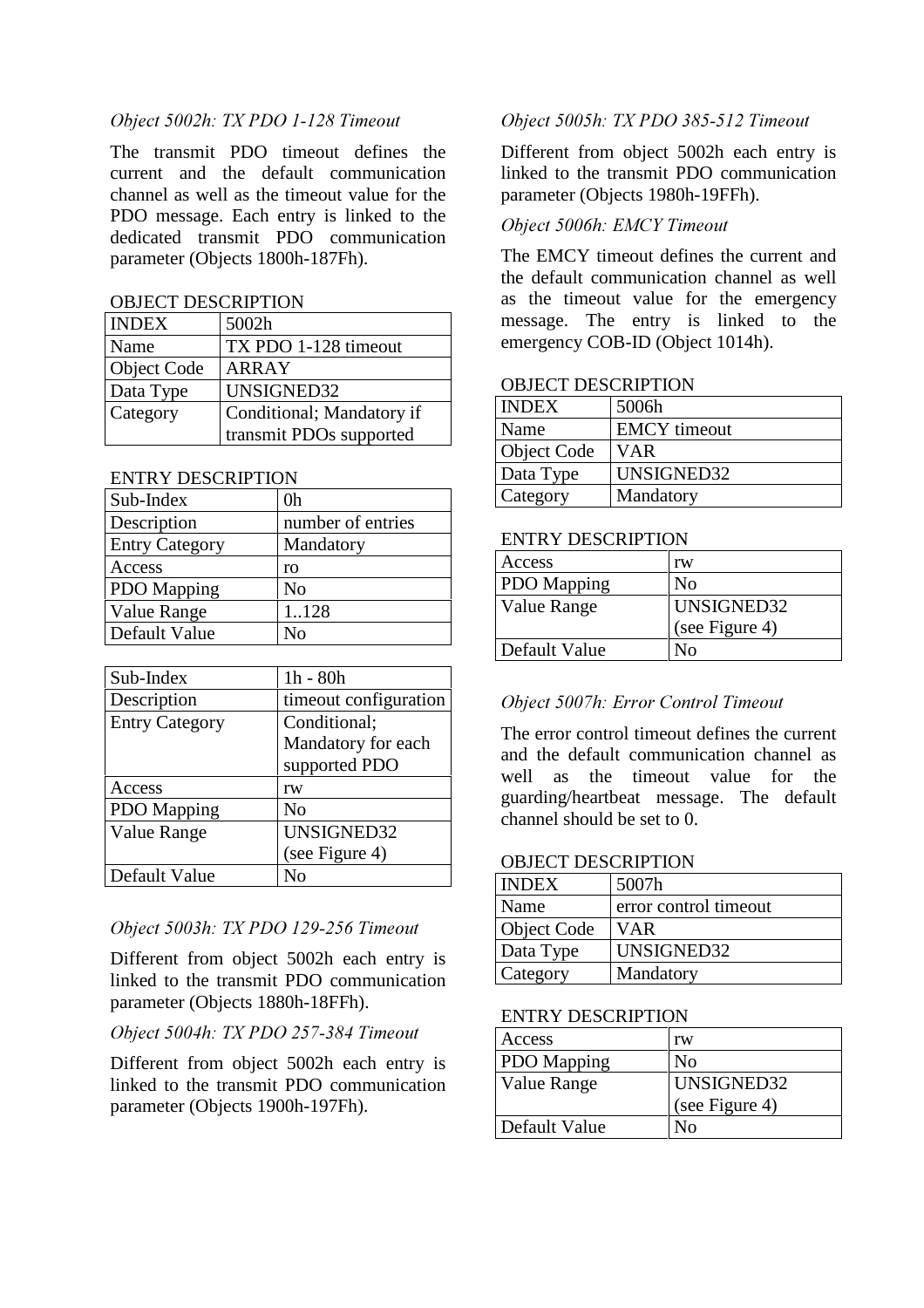## Object 5008h: SYNC Producer Timeout

The SYNC producer timeout defines the current and the default communication channel as well as the timeout value for the SYNC message. The entry is linked to the SYNC COB-ID (Object 1005h).

## OBJECT DESCRIPTION

| <b>INDEX</b>       | 5008h                      |
|--------------------|----------------------------|
| Name               | SYNC producer timeout      |
| <b>Object Code</b> | <b>VAR</b>                 |
| Data Type          | UNSIGNED32                 |
| Category           | Conditional; Mandatory for |
|                    | SYNC producer              |

## ENTRY DESCRIPTION

| Access             | rw             |
|--------------------|----------------|
| <b>PDO</b> Mapping | No             |
| Value Range        | UNSIGNED32     |
|                    | (see Figure 4) |
| Default Value      | Nο             |

## Object 5009h: TIME Producer Timeout

The time stamp producer timeout defines the current and the default communication channel as well as the timeout value for the time stamp message. The entry is linked to the TIME COB-ID (Object 1012h).

#### OBJECT DESCRIPTION

| <b>INDEX</b>       | 5009h                      |
|--------------------|----------------------------|
| Name               | TIME producer timeout      |
| <b>Object Code</b> | VAR                        |
| Data Type          | UNSIGNED32                 |
| Category           | Conditional; Mandatory for |
|                    | TIME producer              |

#### ENTRY DESCRIPTION

| Access             | rw                |
|--------------------|-------------------|
| <b>PDO</b> Mapping | N <sub>0</sub>    |
| Value Range        | <b>UNSIGNED32</b> |
|                    | (see Figure 4)    |
| Default Value      | Nο                |

## Object 500Ah: Channel 1 Error Summary

Acquires elapsed timeout errors of transmit message groups on channel 1. Writing a 0 to

any group timeout counter will reset this. Values higher than 0 are not allowed to write. This has to lead to an abort message (error code: 0609 0030h).

#### OBJECT DESCRIPTION

| <b>INDEX</b> | 500Ah                   |
|--------------|-------------------------|
| Name         | channel 1 error summary |
| Object Code  | ARRAY                   |
| Data Type    | UNSIGNED16              |
| Category     | Optional                |

## ENTRY DESCRIPTION

| Sub-Index             | 0h                |
|-----------------------|-------------------|
| Description           | number of entries |
| <b>Entry Category</b> | Mandatory         |
| Access                | ro                |
| PDO Mapping           | N <sub>0</sub>    |
| Value Range           | 0.7               |
| Default Value         | N٥                |

| Sub-Index             | 1h             |
|-----------------------|----------------|
| Description           | total timeouts |
| <b>Entry Category</b> | Mandatory      |
| Access                | rw             |
| <b>PDO</b> Mapping    | N <sub>0</sub> |
| Value Range           | UNSIGNED16     |
| Default Value         | 0              |

| Sub-Index   | 2 <sub>h</sub>      |
|-------------|---------------------|
| Description | <b>SDO</b> timeouts |

| Sub-Index   | 3h                  |
|-------------|---------------------|
| Description | <b>PDO</b> timeouts |

| Sub-Index   |                      |
|-------------|----------------------|
| Description | <b>EMCY</b> timeouts |

| Sub-Index   | 5h              |
|-------------|-----------------|
| Description | error control   |
|             | <i>timeouts</i> |

| Sub-Index   | 6h                   |
|-------------|----------------------|
| Description | <b>SYNC</b> timeouts |

| $\vert$ Sub-Index |                      |
|-------------------|----------------------|
| Description       | <b>TIME</b> timeouts |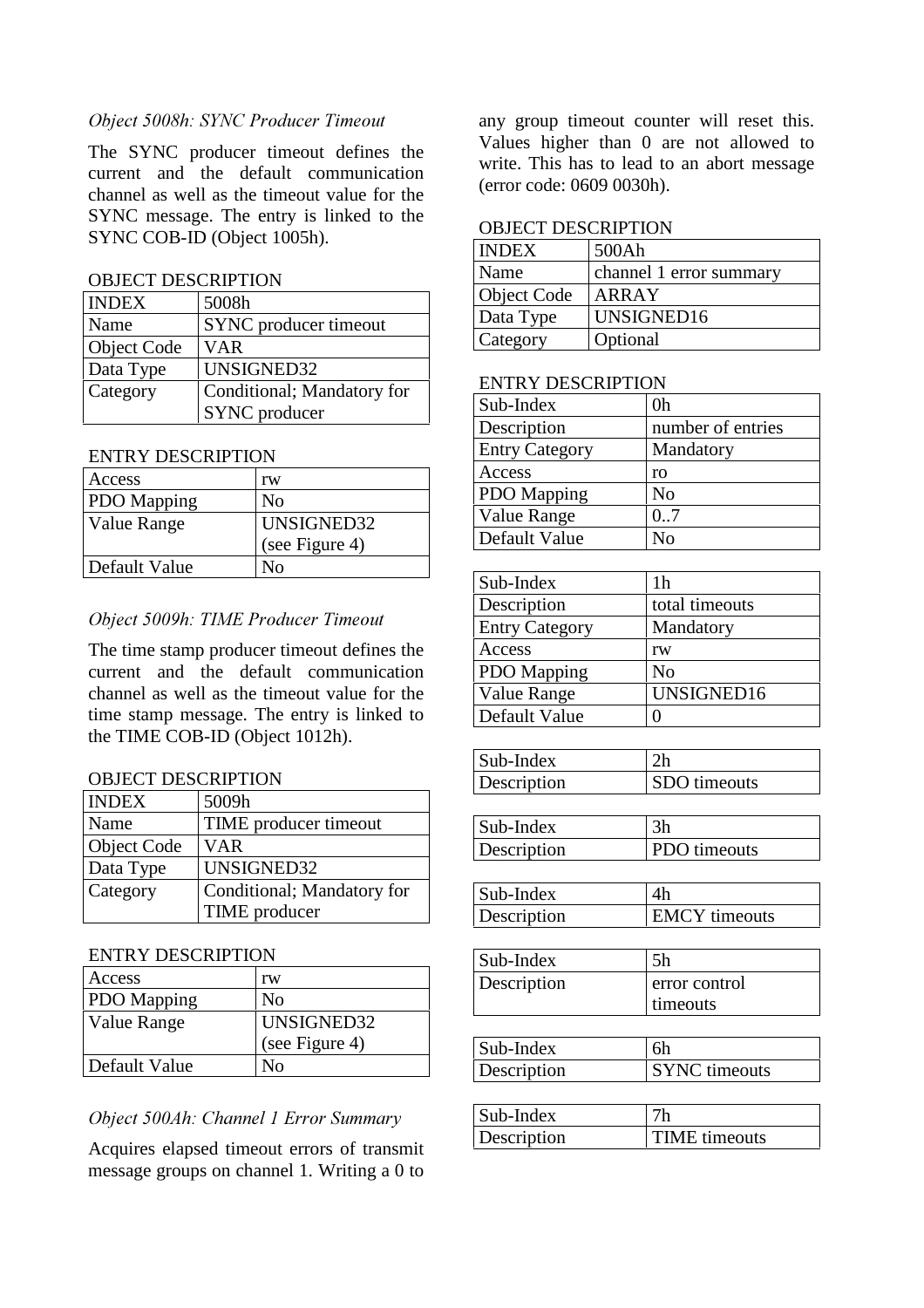## Object 500Bh: Channel 2 Error Summary

Different from object 500Ah this object deals with channel 2.

# Obiect 500Ch: Self-controlled Switchover

Activate self-controlled switchover to single bus communication when timeout has elapsed.

## OBJECT DESCRIPTION

| <b>INDEX</b> | 500Ch                      |
|--------------|----------------------------|
| Name         | self-controlled switchover |
| Object Code  | <b>VAR</b>                 |
| Data Type    | UNSIGNED8                  |
| Category     | Optional                   |

#### ENTRY DESCRIPTION

| Access             | rw |
|--------------------|----|
| <b>PDO</b> Mapping | Nο |
| <b>Value Range</b> |    |
| Default Value      |    |

## Object 500Dh: Check Inactive Channel

Activate periodic check of the inactive CAN channel after switchover.

#### OBJECT DESCRIPTION

| <b>INDEX</b>    | 500Dh                  |
|-----------------|------------------------|
| Name            | check inactive channel |
| Object Code     | VAR                    |
| Data Type       | UNSIGNED8              |
| <b>Category</b> | Optional               |

## ENTRY DESCRIPTION

| Access             | rw  |
|--------------------|-----|
| <b>PDO</b> Mapping | Nο  |
| Value Range        | 0.1 |
| Default Value      |     |

# **NMT Module Control Services**

#### Communicate on Both Channels

Through this service the NMT Master sets the communication of the selected NMT slaves to use both channels according to the default table (object dictionary entry 5000h).

| Parameter | <i>Indication/Request</i> |
|-----------|---------------------------|
| Argument  | <b>Mandatory</b>          |
| Node-ID   | selection                 |
| All       | selection                 |

**Table 1:** Communicate on both channels

The service is unconfirmed and mandatory. After completion of the service, both communication channels are active.

#### Communicate on Channel 1

Through this service the NMT Master sets the communication of the selected NMT slaves to use only channel 1 for all communication objects.

| Parameter | <b>Indication/Request</b> |
|-----------|---------------------------|
| Argument  | <b>Mandatory</b>          |
| Node-ID   | selection                 |
| All       | selection                 |
|           |                           |

Table 2: Communicate on channel 1

The service is unconfirmed and mandatory. After completion of the service, only the first communication channel is active.

#### Communicate on Channel 2

Through this service the NMT Master sets the communication of the selected NMT slaves to use only channel 2 for all communication objects.

| Parameter                         | <i>Indication</i> /Request |
|-----------------------------------|----------------------------|
| Argument                          | <b>Mandatory</b>           |
| Node-ID                           | selection                  |
| All                               | selection                  |
| Table 2. Communicate on abonnel 2 |                            |

**Table 3:** Communicate on channel 2

The service is unconfirmed and mandatory. After completion of the service, only the second communication channel is active.

#### **NMT Module Control Protocols**

#### Communicate on Both Channels Protocol

This protocol is used to implement the 'Communicate on Both Channels'service.